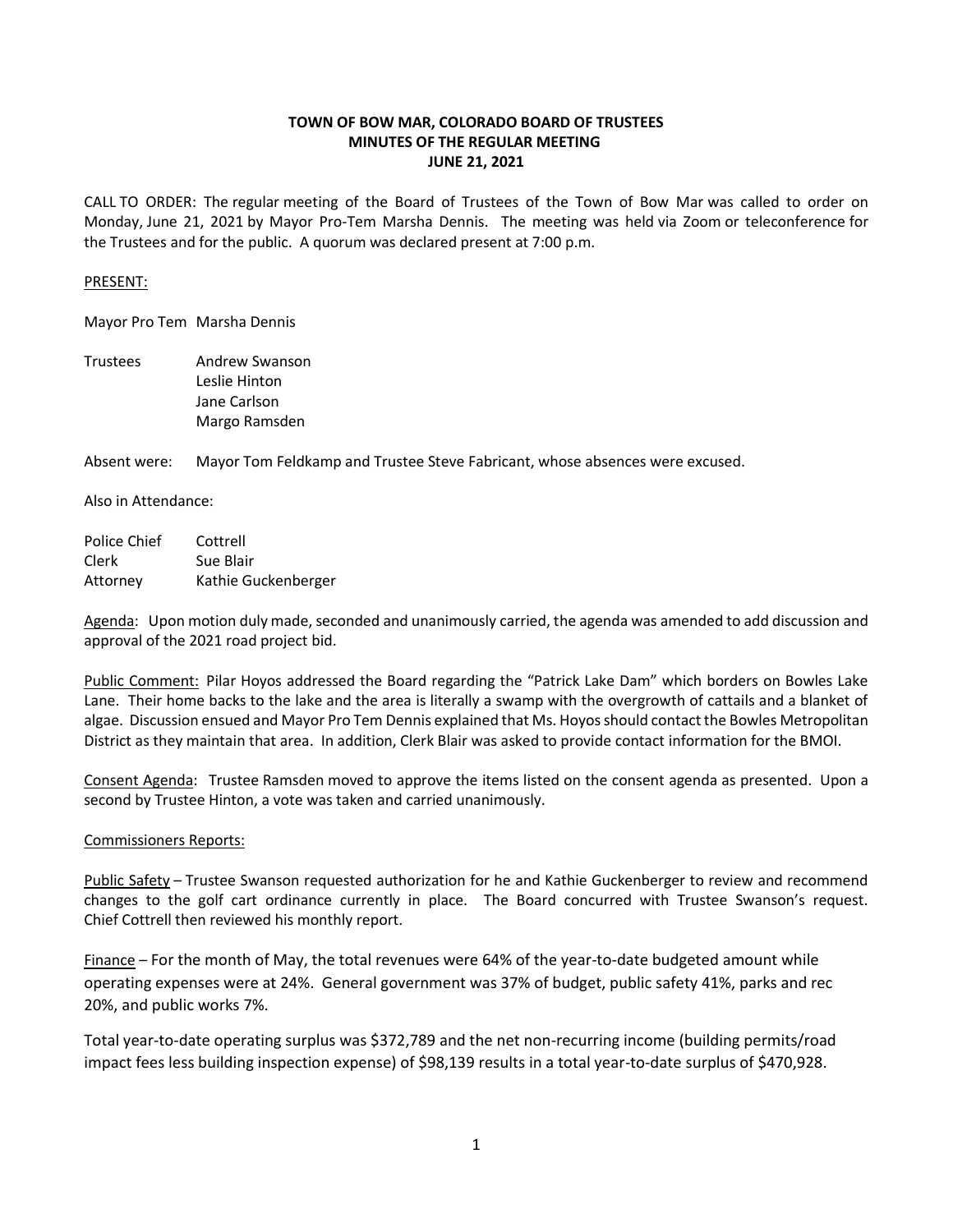In April, we collected \$175,008 in property tax and road mill funds. Other sources of revenue included specific ownership tax, highway user tax, and Xcel franchise fees. Road engineering fees were \$11,000 for advance work necessary for road maintenance, Berry curve project and Town mapping. The 2020 audit fees were \$6,000. All other expenses were as anticipated.

Building – Trustee Carlson reviewed her report. In May, the Town collected \$9,444.20 in permit fees, \$1,000.00 in transportation utility fees, and \$580.00 in licensing for a total of \$11,024.20.

Parks and Recreation – Trustee Hinton reported that additional gravel is down on the top half of the Mary's Meadow path. The largest willow tree on the lower path fell earlier today, blocking the entire path and crushing a water quality testing box. To remove the debris, Trustee Hinton received an estimate of \$2,500. Tomorrow the path will be cleared for safe passage while other debris will be hauled off in the weeks to comes. The main trunk of the tree may be left in the steep gully because of access issues.

Public Works - No report was provided.

Intergovernmental Affairs – Trustee Ramsden reported that there are numerous changes to the trash contract. She is working with Attorney Guckenberger to make the necessary changes and it will be coming to the Board for approval at a future date.

Attorney's Report – Attorney Guckenberger provided one ordinance for Board consideration:

Ordinance 335: AN ORDINANCE OF THE BOARD OF TRUSTEES OF THE TOWN OF BOW MAR AMENDING ARTICLE I OF CHAPTER 2 OF THE BOW MAR MUNICIPAL CODE, ENTITLED "ELECTIONS," TO ESTABLISH A PROCESS TO ADDRESS COMPLAINTS ARISING OUT OF MUNICIPAL CAMPAIGN FINANCE. The title of the ordinance was read into the record. Trustee Hinton moved that Ordinance No. 335 be adopted as presented. Upon second by Trustee Ramsden, vote was taken and motion carried unanimously.

Clerk's Comments – The next regular meeting will be held on July 19, 2021.

Application has been made on behalf of the Town for American Rescue Plan funding in the amount of \$236,771.47. Eligible expenditures are being researched.

Mayor Report – No report was given.

### Old Business:

November Election Discussion – Clerk Blair recommended that the Board consider add a question on the November ballot to extend the road mill levy. She will reach out to the District's engineer to determine the cost estimate for road work that has not been completed to date. At the July meeting, the Board will review a Q&A document for distribution to the community. The Q&A will be written for both the gate and road mill levy extension questions.

Berry Curve: Director Hinton reported that she has been in contact with Jefferson County Open Space and that they are requesting an RFP for the Berry Curve Project. After discussion, the Board requested that Clerk Blair contact Rick Pilgrim to see if he can assist with the preparation of the RFP.

New Business: The Board reviewed a bid from Elite Surface Infrastructure in the amount of \$447,900.00 for road work on Yellowstone and Ridge. After discussion, Trustee Hinton moved that the Board award the bid for the 2021 Bow Mar